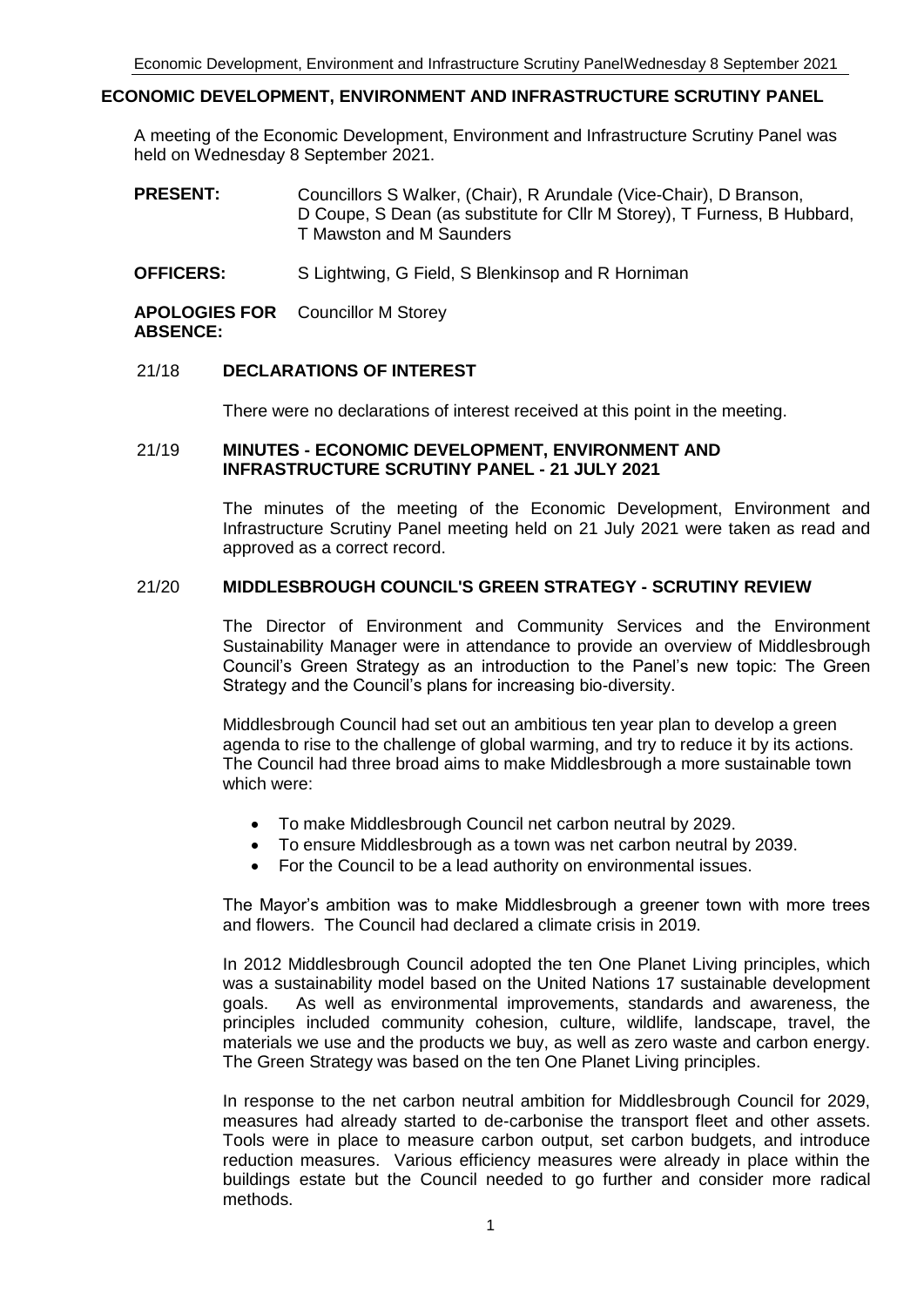Moving towards greener transport was not just for the Council but for residents, and the UK as a whole. The government's aim was to have no new internal combustion vehicles on the roads by the end of 2029. The Council would work with public transport providers to enable their move to sustainable fuel use and develop the installation of an infrastructure to provide electric vehicle charging points across the town. The Council had already purchased five electric vehicles.

To increase and improve biodiversity the Council would create rich and diverse habitats and promote the use of parks and open spaces. This would involve community engagement, getting people involved in, and supporting, their local green spaces.

As an authority the Council had responsibility in relation to purchasing and where to procure services, what type of goods were purchased, and engaging with local suppliers. The procurement team was looking at the social model of engagement and making sure it had an impact in terms of the local community and business.

Recycling levels had fallen during the Covid-19 pandemic. The average amount of waste recycled had been at 33% for a number of years but had fallen to 28% recently. The Council had employed an Officer to work on the most challenging areas and do regular engagement programmes to try and improve recycling rates. The target recycling rate was 40%. It was highlighted that recycling rates were calculated on domestic household waste. A high number of people had been working at home throughout the pandemic and more domestic waste, which would ordinarily have been disposed of by people at their workplace, had been collected. The level of green waste collected had also risen. In addition, many items that were put into recycling were not necessarily recyclable because they were contaminated with food. Promotion of waste reduction and recycling via social media and education campaigns to raise awareness would help address this issue.

Community engagement activities and initiatives such as the Boro Champions and Green Spaces Forum were already taking place. The Council would continue to work with community groups and volunteers and schools and groups to promote greater environmental awareness and make Middlesbrough a greener and better place to live.

Middlesbrough food policy's aim was to work with the existing Middlesbrough Food Partnership through Environment City to develop and maintain a sustainable and fair food system. Middlesbrough was currently at silver level and aimed to become a Gold Sustainable Food place by reducing food poverty and insecurity and promoting food access. Middlesbrough would continue to be a Fair Trade Town and would establish a surplus food redistribution hub. There was also an ambition to engage people in farming on an urban scale with a Farm Start Scheme.

Cleaner air and access to green space and sustainable travel and food had significant physical and mental wellbeing benefits. A South Tees Clean Air Strategy would be implemented to improve air quality in Middlesbrough. A Beat the Street programme would be introduced for children to encourage them out of their homes. Building on existing practice and local initiatives the Council would explore the development of action zones around schools focusing on areas of environmental benefit, for example car free zones. Environmental opportunities for mental health and wellbeing through the expansion of green social prescribing opportunities would also be implemented.

In order to deliver the Council's objectives, a town wide Green Strategy Action Plan would be developed, led by individual action plan groups, based around the ten One Planet Living principles. Each Action Plan Group was led by a Head of Service and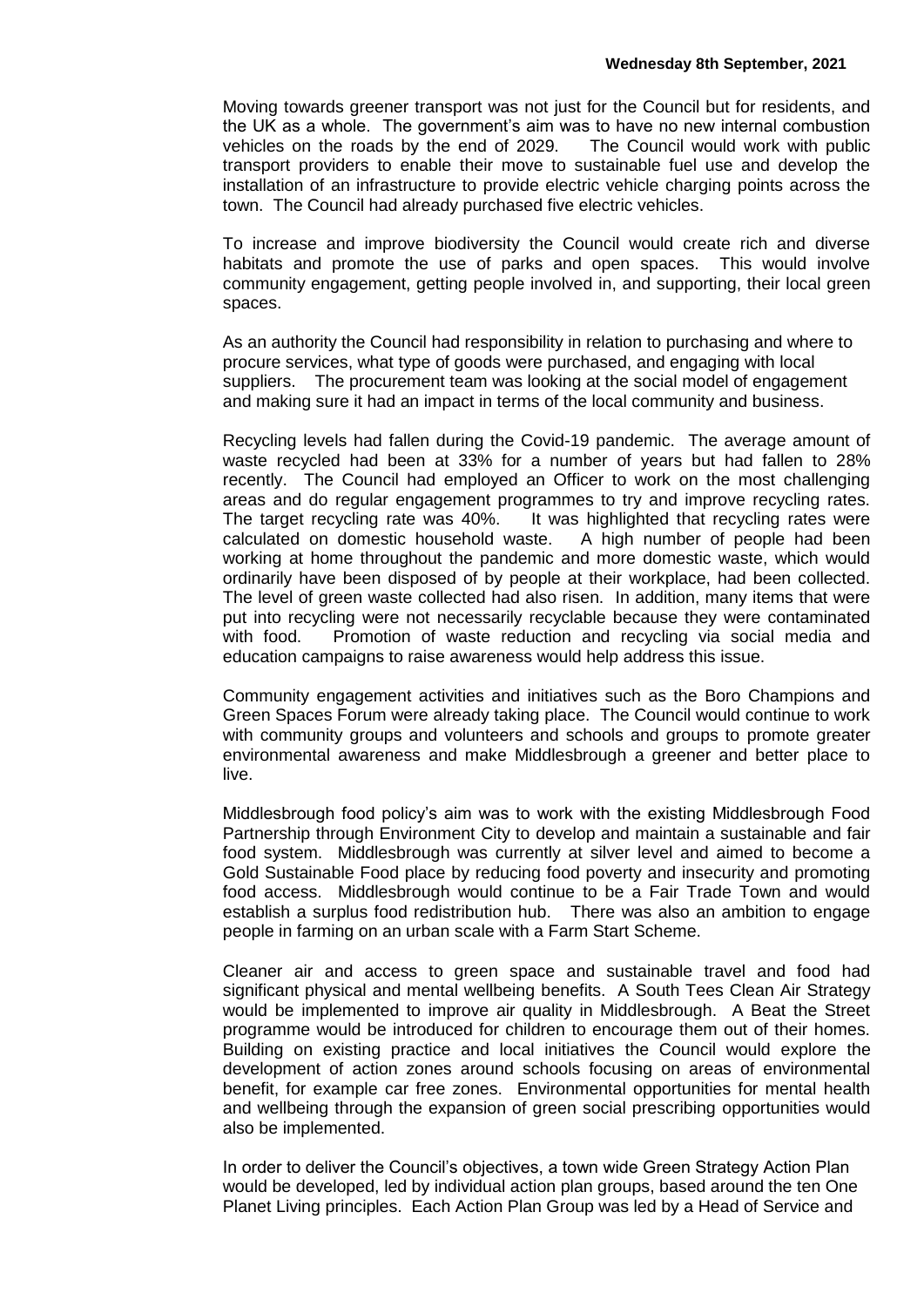would produce their own Action Plan. Performance reporting and monitoring of actions and targets would be overseen by the Strategy Group, who in turn, would report to the Council's Leadership Management Team.

In terms of decarbonisation the two biggest producers were transport and homes. Working with a range of partners, businesses and organisations, as well as communities and residents across Middlesbrough, would be key to the delivery of the strategy.

Achievements during Year One of the strategy included:

- Public consultation good feedback and supportive comments had been received.
- Formation of Action Plan Groups and individual Action Plans.
- Climate Action Middlesbrough Middlesbrough Environment City had been awarded £1.5 million to develop an action plan for climate change. Community led and focussed projects were underway.
- Biodiversity improvements tree cover had been increased, urban meadows created, bee hives had been installed, a new wildlife sanctuary and new grasslands had been created.

The importance of engaging with communities about how the Council managed green spaces in future was highlighted. A new mowing regime had been introduced in some areas of the town and it was important to keep residents informed of the reasons why green spaces hadn't been cut. 'No Mow May' allowed flowers such as clover and speedwell to flower and also had a positive impact on pollinators.

A carbon audit for Middlesbrough Council's vehicle fleet had been completed in 2020 which provided a baseline as to how much carbon was being produced and how this could be reduced by electrification or energy efficient vehicles. Five electric vehicles had been purchased and E to G charging stations had been installed at Resolution House. Any spare charge left in the vehicle batteries at the end of the day went back into the grid and this in turn provided an income to the Council.

An education and awareness programme had been introduced and the Waste Education Officer was currently working with schools to boost recycling rates. In addition to encouraging children to recycle, the programme encouraged them to pass good practice on to their parents. Four of the Council's refuse wagons had been wrapped with nature themes that promoted recycling and sustainability.

The next steps included:

- A Smart Carbon Tool to look at the Council's baseline carbon, where it currently stood, where it needed to be and the steps needed to make that change in terms of addressing the 2029 target.
- Launching a staff training module on climate change and carbon reduction inhouse and from that to develop some Green Champions within the Council. Also to consider measures as an organisation in terms of energy reduction, water saving and recycling.
- A Big Green Week of action from 18-26 September 2021 which was part of the climate action programme and engagement with the public*.*
- Engaging with partners, public, businesses and stakeholders across Middlesbrough terms of their own carbon reduction journey and how the Council could support that.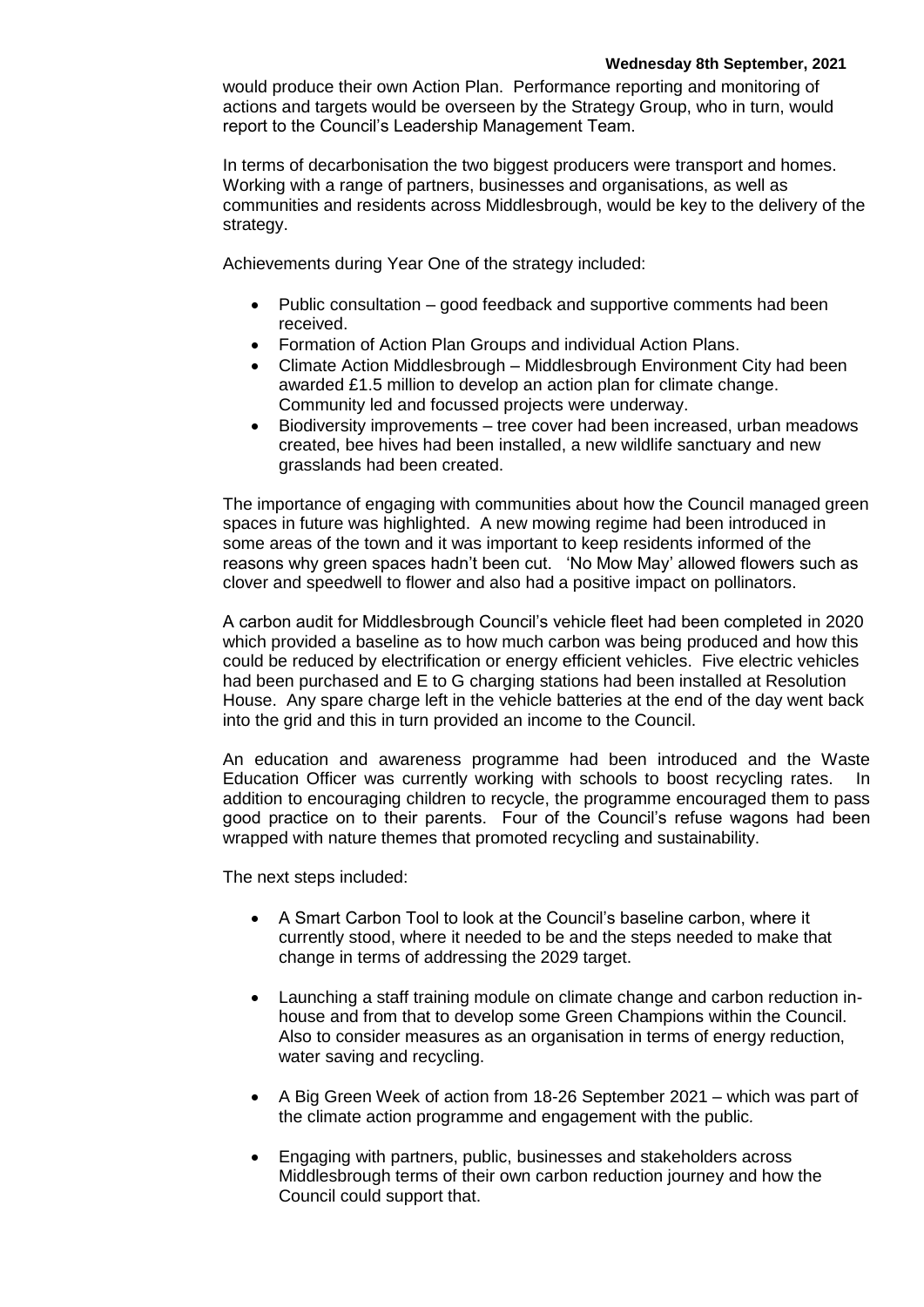- Other suggestions included having a dedicated ranger or countryside team in Middlesbrough to ensure that as projects came to an end the momentum on bio-diversity was maintained.
- Planning Net Gain would be a new focus for the planning system. Within any planning application if there was any detriment to wildlife that had to be substituted and improved by at least 10% in another location, ideally within the same local authority boundaries. This could be a key tool in planning developments and potentially something the Council could benefit from with the relevant expertise in place.

Reference was made to the amount of land available for development in Middlesbrough and how green spaces could be preserved. It was suggested that investment needed to be made into managing existing green spaces to increase biodiversity as development still needed to take place. An example was provided that if there was open space and no-one was using it, it might as well be a smaller space that was properly developed and used and had a biodiversity plan attached to it.

In relation to planning, it was suggested that anything that helped the Council bolster its policy framework by stating how Middlesbrough should be developed from an environmental perspective, would be useful. Planners and the Planning Committee could use that as a tool to defend areas and strive for higher standards and better quality developments.

During summer 2021 the Council had temporarily suspended its green waste collection service due to staffing issues caused by the Covid-19 pandemic. A Member asked whether there would be additional collections to cover those missed. The Director explained that tonnage levels would continue to be monitored to assess whether any additional collections were needed.

A Member also suggested that the green waste collection might have to change in line with climate change and the change in seasons – potentially with a later collection in November. Regarding changing to monthly grass cutting, it was proposed that litter picking on a frequent basis, rather than just before grass cutting, and clearing the grass from the footpaths afterwards, would be positive moves in terms of gaining public approval. A further suggestion was to implement a pilot scheme in one ward so that feedback could be provided and assessed.

As previously highlighted, one of the biggest carbon producers in Middlesbrough was transport. It was confirmed that the relevant Action Group would be focussing on decarbonising transport and also improving transport links.

A Member asked how intent the Council was on ensuring that new housing developments were carbon neutral and what was being done to make existing housing more carbon friendly. Whilst the Government was keen to promote modern methods of construction and there were sound arguments for it, naturally the main house builders would only make changes when it was commercially viable. The urban living being developed at Middlehaven was an opportunity for the new type of housing and also a good selling point for the people that wanted to live there.

The Panel was informed that the Tees Valley Combined Authority (TVCA) was currently undertaking a piece of work to install electric vehicle charging points across the Tees Valley. Middlesbrough Council had already installed some charging points and would investigate other areas, such as parks, for installing more. In areas like Middlesbrough where electric vehicle take up had been slow, the infrastructure was lagging behind for people who had bought one and possibly there was not currently enough charging points to persuade people to buy electric vehicles.